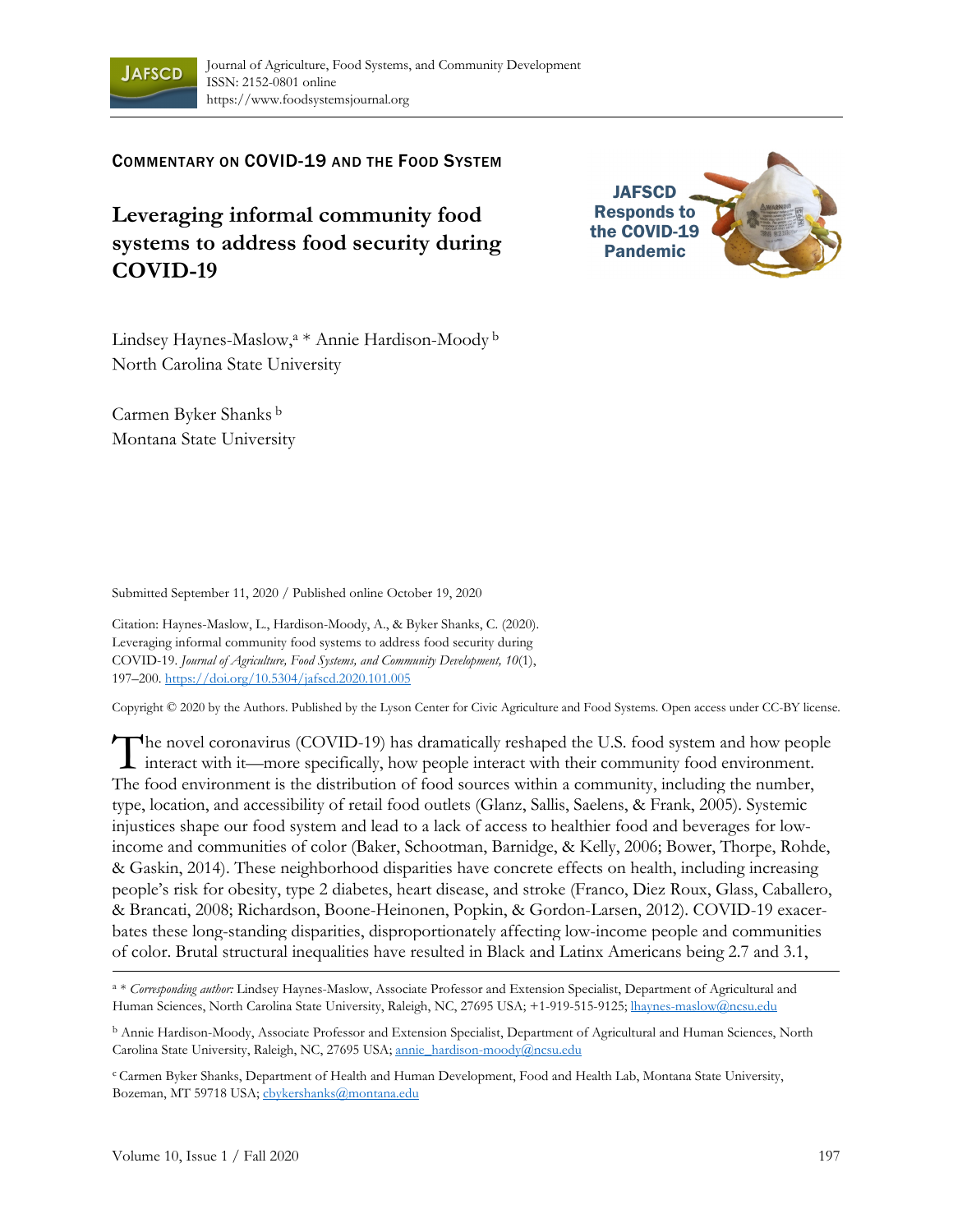respectively, times more likely to be diagnosed with COVID-19 (Moore et al., 2020).

 Given emergent anecdotes about increasing food insecurity and health disparities with the onset of the COVID-19 pandemic, the authors collected statewide data about how individuals in North Carolina accessed and consumed food during the COVID-19 pandemic.<sup>1</sup> To understand COVID-19's impact on food, we distributed an online Qualtrics survey from May 5, 2020, until June 12, 2020. This study was approved by North Carolina State University's Institutional Review Board. Participants who completed the survey were offered the opportunity to be entered into a raffle to win a US\$100 gift card.

 A total of 383 individuals across North Carolina completed the survey. Nearly 84% (*n*=320) identified as female, 16% (*n*=61) as male, 0.26% (*n*=1) as gender queer/gender nonconforming, and 0.26% (*n*=1) preferred not to answer. More than 60% (*n*=248) were white non-Hispanic/Latino, 27% (*n*=110) were Black/African American (*n*=110), and 5% (*n*=18) were Hispanic/Latino.

 The findings revealed the dramatic changes in the economic and food landscape of the state. For example, when asked whether participants combined household income would change during the next year as a result of COVID-19, 42% (*n*=160) of participants said they would make less money because of COVID-19, and 38% (*n*=145) said their income would stay the same. However, 14% (*n*=53) preferred not to answer, and 5% (*n*=19) said their income would change, but not because of COVID-19. Contrary to popular discourse that many were making more money because of unemployment and stimulus checks (Guina, 2020), only 1.6% (*n*=6) of participants stated they would make more money because of COVID-19.

 We used the U.S. Department of Agriculture's (USDA) six-item food security screener to understand food security in the study population (USDA ERS, 2020). Food security is defined as "access by all people at all times to enough food for an active, healthy life" (USDA ERS, n.d., para. 1). Participants reported that their food did not last long enough and they did not have money to get more (see Table 1). Other responses generally shifted toward less food security during the pandemic; however, these were not statistically significant.

|                                                                                                                                     | Before            | During | Before         | During | Before     | During |
|-------------------------------------------------------------------------------------------------------------------------------------|-------------------|--------|----------------|--------|------------|--------|
| <b>USDA's Six-Item Food Security Screener Questions</b>                                                                             | <b>Often True</b> |        | Sometimes true |        | Never true |        |
| The food that my household bought just did not last (not<br>enough food), and I/we didn't have money to get more. <sup>a</sup>      | 1.8%              | 7.0%   | 10.4%          | 12.2%  | 83.5%      | 74.4%  |
| I/we couldn't afford to eat balanced meals.                                                                                         | 1.8%              | 6.1%   | 11.3%          | 11.6%  | 82.6%      | 76.2%  |
| Did you or others in your household ever cut the size of<br>your meals or skip meals because there wasn't enough<br>money for food? | 2.4%              | 5.5%   | 7.9%           | 10.1%  | 86.0%      | 78.7%  |
| Did you ever eat less than you felt you should because<br>there wasn't enough money for food?                                       | 2.4%              | 6.1%   | 10.1%          | 9.8%   | 82.6%      | 78.4%  |
| Were you ever hungry but didn't eat because there wasn't<br>enough money for food?                                                  | 1.2%              | 4.6%   | 5.5%           | 7.0%   | 87.5%      | 81.4%  |
| How often would you say you were worried or stressed<br>about having enough money to buy nutritious meals?                          | 3.4%              | 7.6%   | 17.7%          | 18.9%  | 74.4%      | 67.7%  |

| Table 1. North Carolina Participant Responses to Food Security Status Before and During COVID-19 |  |
|--------------------------------------------------------------------------------------------------|--|
| $(N=383)$                                                                                        |  |

<sup>a</sup> *p*-value < 0.05

<sup>1</sup> On March 27, 2020 North Carolina's governor issued a stay-at-home executive order to help slow the spread of COVID-19, which was extended until May 8, 2020. North Carolina continues to follow a phased reopening as of this article's publication.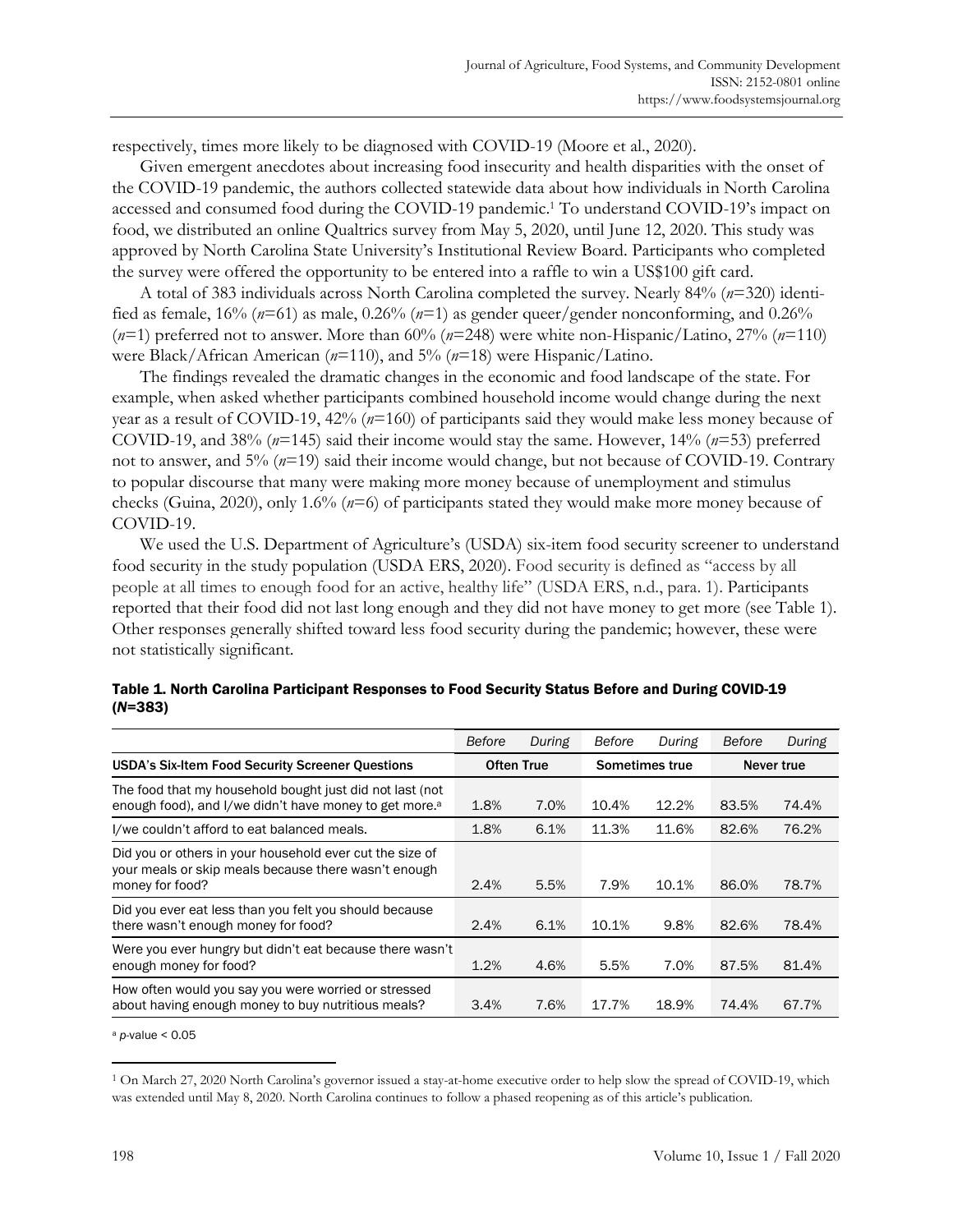Despite encountering financial struggles that led to decreasing food security during COVID-19, participants noted the importance of informal networks providing mutual aid that filled the gaps left by federal programs. When asked what food assistance services they received since the start of the pandemic, among 159 responses, even though 51% (*n*=82) reported receiving federal food assistance, 15% (*n*=24) stated they received food gifts from relatives or friends, 13% (*n*=20) relied on alternative food sources (such as personal gardens and wild food harvesting), 11% (*n*=17) received food from food banks or pantries, and 6% (*n*=10) purchased food from farmers markets or community support agriculture (CSA).

 Additionally, we found that participants were overwhelmingly providing support to others in their community during the pandemic. Across 383 participants, 47% (*n*=180) picked up and delivered groceries or other essential supplies to family and friends; 31% (*n*=119) donated money to a local business or organization; 31% (*n*=117) donated food to family or friends; 26% (*n*=101) donated money to family or friends, and 17% (*n*=64) donated food to a food bank.

 Finally, we asked participants what resources about food would be helpful for them during this time. While the most frequently requested resource was centralized information about food availability in their area (33% or *n*=126), 28% (*n*=108) wanted advice on how they could support local food producers, and 26% (*n*=101) wanted advice on how to support local food businesses. Lastly, 27% (*n*=103) wanted advice on home gardening, and 24% (*n*=93) wanted advice on food preservation (canning, freezing, and drying food).

 While the federal government scrambled to provide resources and increase flexibility in food assistance programs, our survey reveals that when left on their own, North Carolinians were filling the gaps by providing food support to their families, friends, and local food producers and businesses. In the absence of a national strategy to address the COVID-19 pandemic, study participants relied on their own social networks for support during tough times.

 This survey reveals the informal community food systems that exist in families and communities, which during the hardest of times—like the COVID-19 pandemic—help people make ends meet. While participants dealt with their own financial struggles by receiving help from friends, family, and food pantries, these struggles did not prevent them from assisting others in their community. The survey also revealed a strong interest in food sovereignty and local foods—with people naming gardening, canning, and foraging as important food sources during the pandemic.

 When the history books are written and studies are published on how COVID-19 interrupted the U.S. food system, we must account for these stories of resilience and community support. Despite their own hardships, and in the face of systemic and persistent inequities, people demonstrated care and support for those in their local communities, highlighting the informal community food systems that exist throughout the U.S.

## **Acknowledgments**

The authors want to thank all the partner organizations that helped with recruiting participants and the participants for their willingness to respond to our survey.

## **References**

Baker, E. A., Schootman, M., Barnidge, E., & Kelly, C. (2006). The role of race and poverty in access to foods that enable individuals to adhere to dietary guidelines. *Preventing Chronic Disease, 3*(3), A76. PMID: 16776877

Bower, K. M., Thorpe Jr., R. J., Rohde, C., & Gaskin, D. J. (2014). The intersection of neighborhood racial segregation, poverty, and urbanicity and its impact on food store availability in the United States. *Preventive Medicine, 58,* 33–39. https://doi.org/10.1016/j.ypmed.2013.10.010